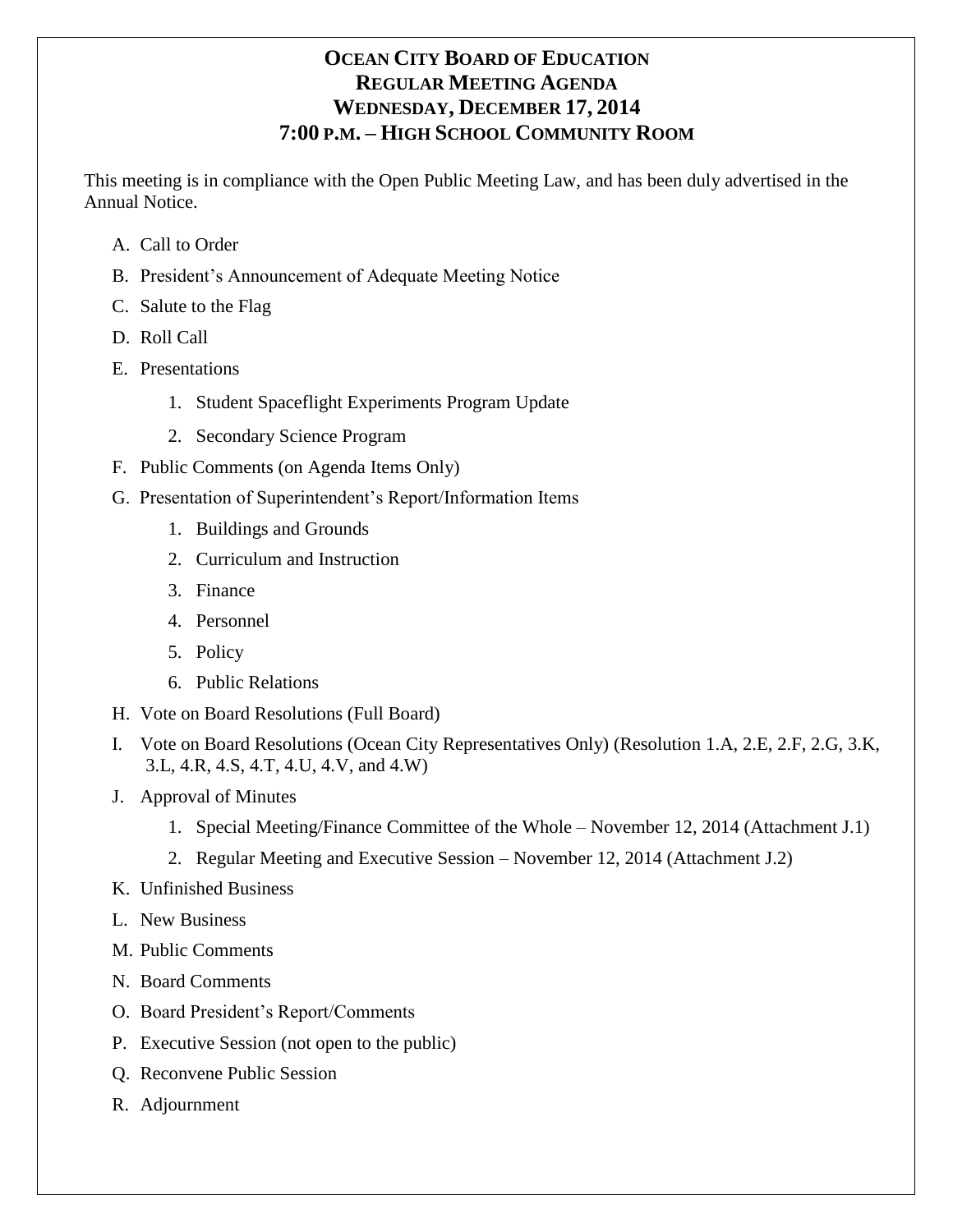#### **OFFICE OF THE**

#### **SUPERINTENDENT OF SCHOOLS**

**TO:** Ocean City Board of Education

## **FROM: Dr. Kathleen Taylor, Superintendent of Schools**

**RE:** December 17, 2014 Regular Board Meeting

**MOTION:** Based on the recommendation of the Superintendent of Schools, the following resolutions are presented for formal approval by the Board of Education.

#### **1. Buildings and Grounds**

#### A. Use of Facilities **(Ocean City Representatives Only)**

The Board approves the following requests for the use of the High School, Intermediate School and Primary School:

| High School         |                                                                               |  |  |
|---------------------|-------------------------------------------------------------------------------|--|--|
| Requested By:       | City of Ocean City                                                            |  |  |
| Use:                | Martin Luther King Program                                                    |  |  |
| Date/Times:         | January 17, 2015 (Sat), 8:00AM-4:00PM                                         |  |  |
| Rooms:              | Auditorium, Cafeteria and Kitchen                                             |  |  |
| Fee:                | No charge                                                                     |  |  |
| Requested By:       | National Multiple Sclerosis Society                                           |  |  |
| Use:                | Bike to Shore Ride 2015                                                       |  |  |
| Dates/Times:        | October 2, 2015 (Fri), 8:00AM-5:00PM                                          |  |  |
|                     | October 3, 2015 (Sat), 8:00AM-10:00PM                                         |  |  |
|                     | October 4, 2015 (Sun), 3:00AM-12:00PM                                         |  |  |
| Rooms:              | Auxiliary Gym (in the event of rain), Cafeteria and Kitchen                   |  |  |
| Fee:                | \$5,620                                                                       |  |  |
| Intermediate School |                                                                               |  |  |
| Requested By:       | Ocean City Jr. Wrestling Club                                                 |  |  |
| Use:                | <b>Match Dates</b>                                                            |  |  |
| Dates/Times:        | 2015: 1/9, 1/16, 1/23, 1/30, 2/6, 2/20 and 2/27 (Fridays), 5:00PM-9:00PM with |  |  |
|                     | set up 4:30PM-5:00PM                                                          |  |  |
| Room:               | Gym                                                                           |  |  |
| Fee:                | No charge                                                                     |  |  |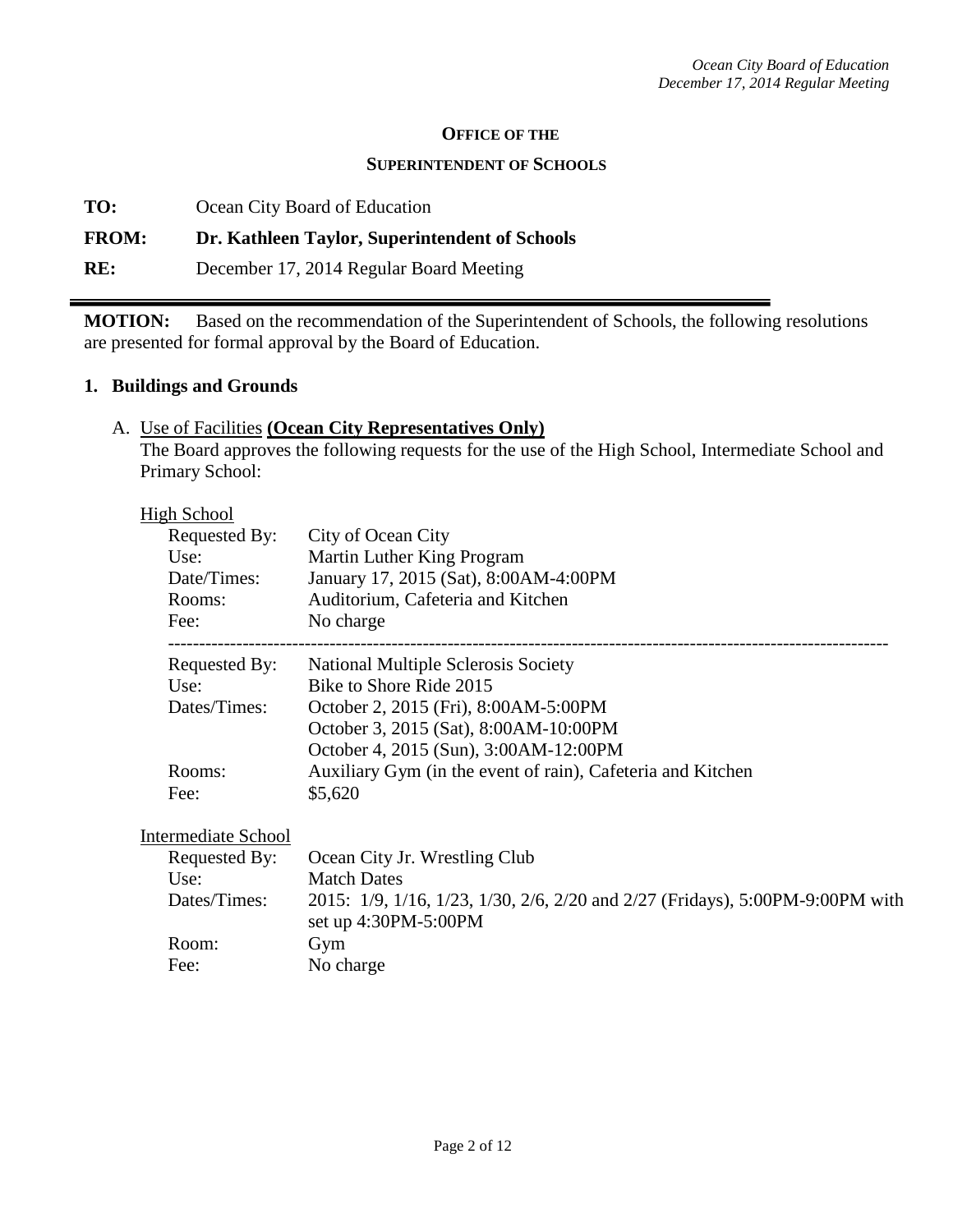|                           | <b>Primary School</b>      |                                                                                              |  |  |
|---------------------------|----------------------------|----------------------------------------------------------------------------------------------|--|--|
|                           | Requested By:              | Cub Scouts Pack 51                                                                           |  |  |
|                           | Use:                       | Den Meetings                                                                                 |  |  |
|                           | Dates/Times:               | 2015: 1/7, 1/21, 2/4, 2/18, 3/4, 4/1, 4/22, 5/6, 5/20, and 6/3 (Mon & Wed),<br>3:00PM-5:00PM |  |  |
|                           | Rooms:                     | Multi-Purpose Room                                                                           |  |  |
|                           | Fee:                       | No charge                                                                                    |  |  |
|                           | Requested By:              | Cub Scouts Pack 51                                                                           |  |  |
|                           | Use:                       | <b>Pinewood Derby Races</b><br>March 6, 2015 (Fri), 5:00PM-9:00PM - set up                   |  |  |
|                           | Dates/Times:               |                                                                                              |  |  |
|                           |                            | March 7, 2015 (Sat), 9:00AM-5:00PM                                                           |  |  |
|                           | Rooms:                     | Multi-Purpose Room and Kitchen                                                               |  |  |
|                           | Fee:                       | No charge                                                                                    |  |  |
|                           | <b>Informational Items</b> |                                                                                              |  |  |
|                           | Fire Drills                |                                                                                              |  |  |
|                           | Ocean City High School     | November 20, 2014                                                                            |  |  |
|                           |                            | Ocean City Intermediate School November 5, 2014                                              |  |  |
|                           | Ocean City Primary School  | November 14, 2014                                                                            |  |  |
|                           | <b>Security Drills</b>     |                                                                                              |  |  |
|                           | Ocean City High School     | November 13, 2014                                                                            |  |  |
|                           |                            | Ocean City Intermediate School November 19, 2014                                             |  |  |
| Ocean City Primary School |                            | November 12, 2014                                                                            |  |  |
|                           |                            |                                                                                              |  |  |
| Discussion                |                            |                                                                                              |  |  |

• Buildings and Grounds Committee Report – Mr. Oves, Chairperson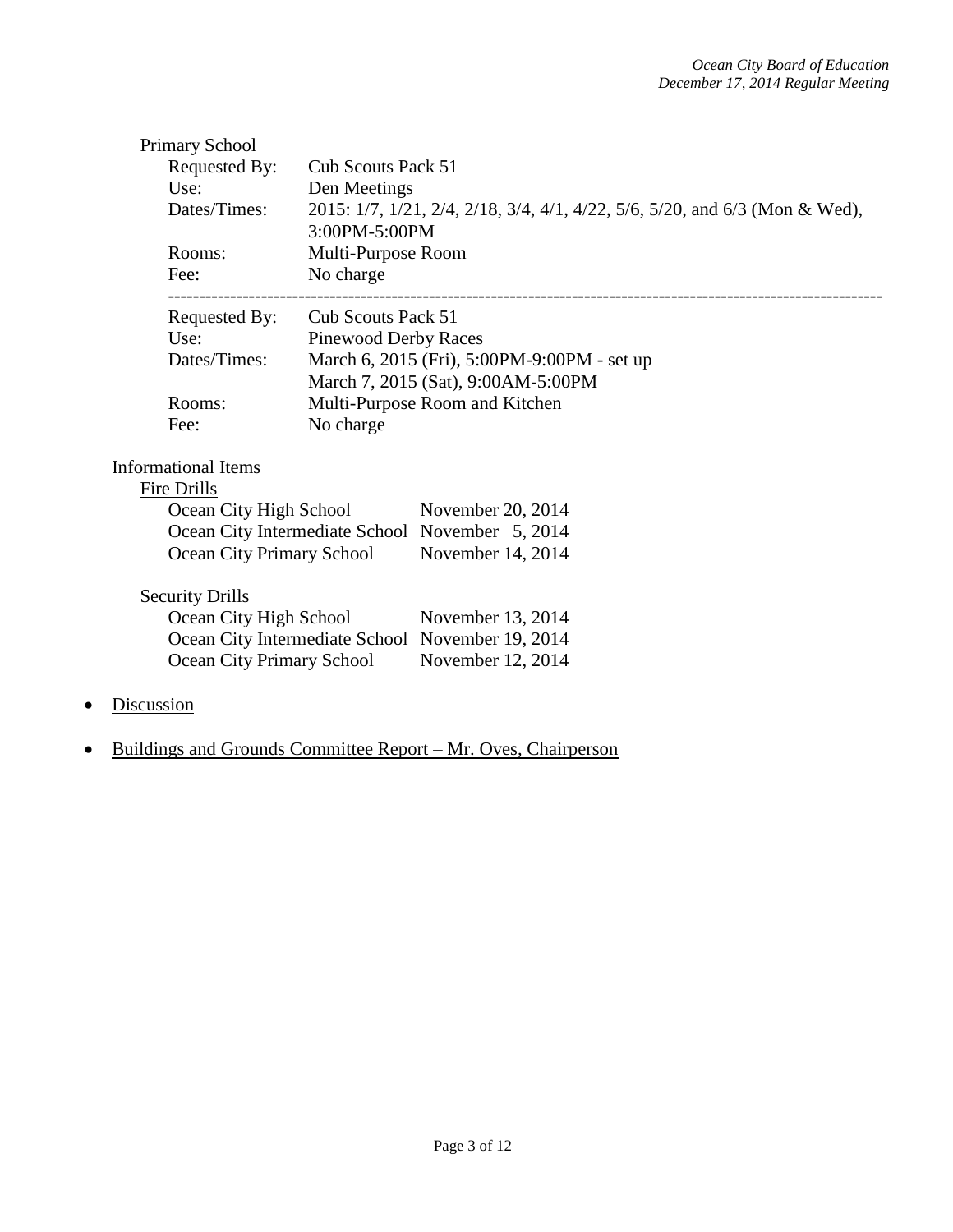## **2. Curriculum and Instruction**

#### A. Out of District Placements

Board of Education approves the following out of district student placement for the 2014-15 school year.

| Placement | # of Students                                                                                        | District | Tuition    |
|-----------|------------------------------------------------------------------------------------------------------|----------|------------|
| CMCSSSD   |                                                                                                      | $\alpha$ | $$45.250*$ |
|           | *Student requires a 1:1 aide at an additional cost of \$17,025 included in the tuition amount above. |          |            |

- B. High School Field Trip Requests (Attachment #2.B) The Board approves the attached High School Field Trip list.
- C. Revised School Calendar (Attachment #2.C) The Board approves the revisions to the 2014-15 school year calendar: February  $12^{\text{th}}$  – change from Half Day Students/Staff to Full Day Students/Staff February  $13<sup>th</sup>$  – change from School Closed Students/In-Service Staff to Half Day Students/Full Day Staff Tentative Graduation Date of June 15, 2015 Last Day of School for Staff will be June 18, 2015
- D. Harassment, Intimidation, and Bullying (HIB) Case Findings (Attachment #2.D) The Board adopts and approves Harassment, Intimidation and Bullying (HIB) Case Findings as reported in the attached.
- E. Intermediate School Field Trip Requests (Attachment #2.E) **(Ocean City Representatives Only)** The Board approves the attached Intermediate School Field Trip list.
- F. Intermediate School Grant Application (Attachment #2.F) **(Ocean City Representatives Only)** The Board authorizes the Intermediate School's submission of a grant application through AtlantiCare, *Healthy Schools Mini Grant*. If the Intermediate School were to receive the grant, the Intermediate School would receive \$800.00 to continue their healthy school initiative and sustainable garden projects.
- G. Primary School Grant Application (Attachment #2.G) **(Ocean City Representatives Only)** The Board authorizes the Primary School's submission of a grant application through AtlantiCare, *New Healthy School Edible Garden Start-Up Award*. If the Primary School were to receive the grant, the Primary School would receive \$1,500.00 to start up a healthy edible garden.

Informational Items (Attachments) Out-of-School Suspension Reports for November 2014.

- Discussion
- Curriculum and Student Affairs Committee Report Mrs. Prettyman, Chairperson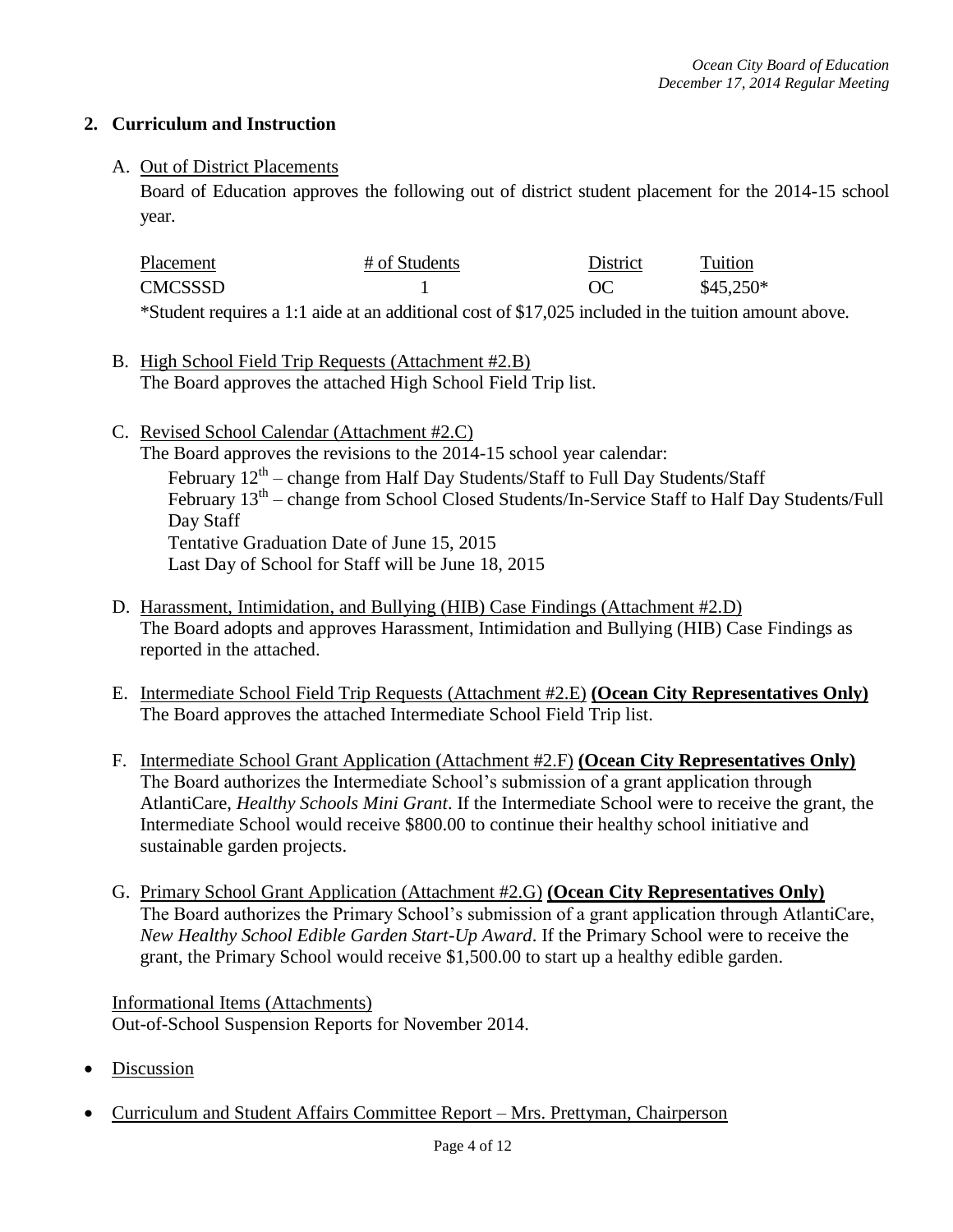## **3. Finance**

- A. Bill List (Attachment #3.A) The Board approves payment of bills for December 2014 in the amount of \$3,549,273.61.
- B. Secretary and Treasurer Reports (Attachment #3.B) The Board approves the Board Secretary's Monthly Financial Report and the Treasurer of School Funds' Reports for October 2014.
- C. Line Item Transfers (Attachment #3.C) The Board approves the revenue and appropriation transfers for October 2014. The Board also acknowledges receipt of the State of NJ mandated transfer reconciliation form for October 2014.
- D. Travel & Expense Reimbursement (Attachment #3.D) The Board approves the December 2014 list of Board of Education Members and School District Staff travel and related expense reimbursements.
- E. Food Service Report (Attachment #3.E) The Board accepts the Food Service Monthly Finance Report for October 2014 and November 2014.
- F. Olweus Bullying Prevention Program The Board approves the Olweus Bullying Prevention Program through Atlantic Prevention Resources, January 5, 2015 - June 30, 2015 in the amount of \$750.00. This program also includes training and consultation.
- G. Interlocal Services Agreement (Attachment 3.G) The Board approves an interlocal services agreement with the Sterling High School District for services through the South Jersey Technology Partnership.
- H. Donation

The Board accepts a donation in the amount of \$1,057.00 from Kindle Ford-Lincoln Inc. This donation is from their "Honest Neighbor Community Challenge Campaign" and will be used by the High School for community service activities.

I. Donation

The Board accepts a donation of the purchase of an additional portable AED and carrying case for the District from the Ocean City High School PTO. The value of this donation is \$1,410.

J. 2013-14 Annual School District Audit (Attachment #3.J)

After reviewing and discussing the annual School District Audit with the auditor, the Board accepts the Comprehensive Annual Finance Report (CAFR) and the Auditor's Management Report on Administrative Findings - Financial, Compliance and Performance for the 2013-14 school year as prepared by Ford, Scott and Associates, LLC and approves the attached Corrective Action Plan.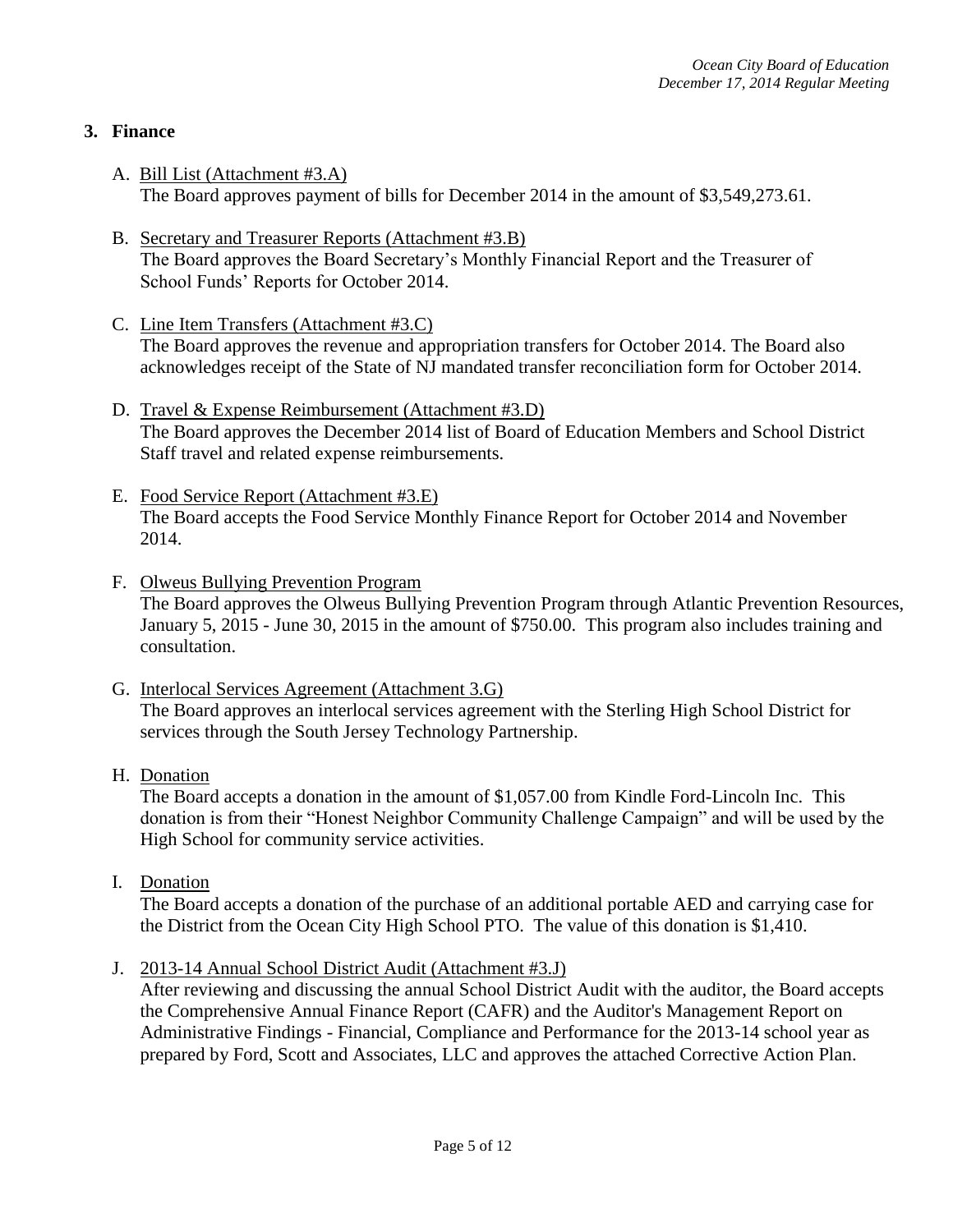There are five findings of non-compliance as listed below:

#### **Finding AMR #1**

The district did not obtain the required certification with federal and state law respecting the reporting of compensation for certain employees pursuant to the provisions of N.J.S.A. 18A:1714.4 (P.L. 2007, c. 53.)

#### **Recommendation AMR #1**

The district must obtain the certification of compliance with Federal and State Law regarding the compensation of certain employees.

#### **Finding AMR #2**

The district does not adequately maintain the payroll agency account resulting in the inability to accurately identify the purpose for the balance in the account.

#### **Recommendation AMR #2**

The district should monitor the payroll agency account each month and identify the purpose for all the money in the account by specific agency.

#### **Finding AMR #3A and B**

The third quarter unemployment claims were not paid timely and as a result the District was charged \$590.81 in penalties. In addition, the required transfers to the Unemployment Trust method were not timely resulting in the total amounts required for the 2012-13 and 2013-14 school years not deposited until August 2014. The total transferred for the two years was \$56,715.80.

#### **Recommendation AMR 3**

The district must ensure that unemployment claims are paid when due and that the transfers to the trust fund be made at least quarterly.

#### **Finding AMR #4**

 Food service management company invoices paid to the FSMC are not being paid on a timely basis. As of June 30, 2014 three months invoices were delinquent.

#### **Recommendation AMR 4**

Procedures should be implemented to provide for timely review and payment of invoices from the food services management company.

#### **Finding AMR #5**

The deposits for the Ocean City High School Red and White account were not being made timely. Receipts and subsequent deposit into the bank should be done in a timely manner. Several incidents were noted where money was collected and not deposited into the bank account until several days, and sometimes weeks, after it was marked as received.

#### **Recommendation AMR #5**

All money received for the Ocean City High School Red and White account should be deposited within 48 hours of receipt.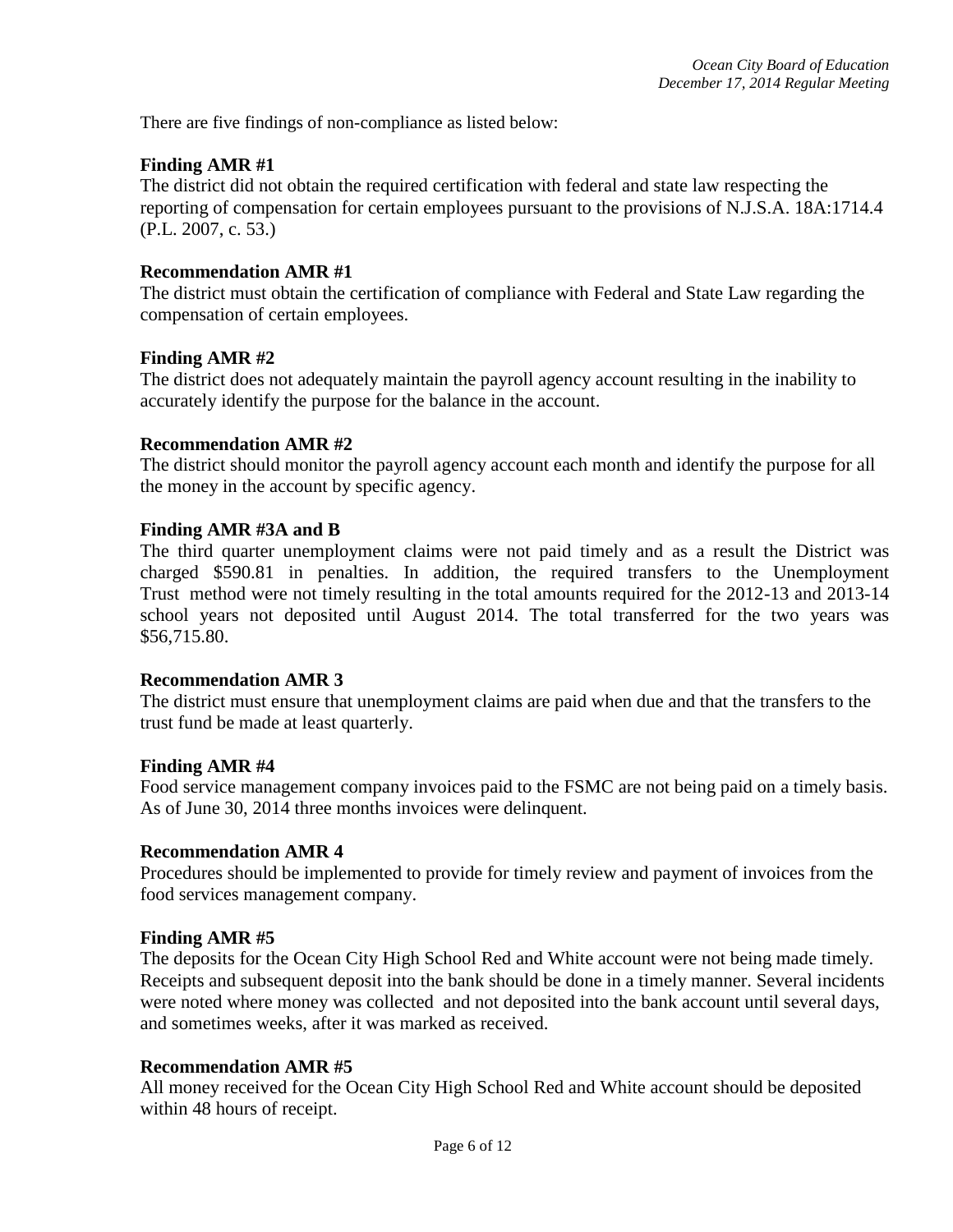## K. Donation **(Ocean City Representatives Only)**

The Board accepts a donation of a Singer Simple Sewing Machine from Dr. Kathleen Taylor to the Primary School. The sewing machine has an estimated value of \$100.

#### L. Construction Management Services\* **(Ocean City Representatives Only)**

The Board appoints New Road Construction as the Construction Manager for the Primary School Renovations' Project, at the monthly rate of \$18,940 per month inclusive of all reimbursable expenses for services of a full-time on site manager plus part-time project executive.

Discussion

\*This professional service appointment is recommended for approval as an authorized exception to the Public School Contracts Law (N.J.A.C. 6:20-8.1 through 6:20-8.7 and N.J.S.A. 18A: 18A-1, et seq.) competitive bidding requirements.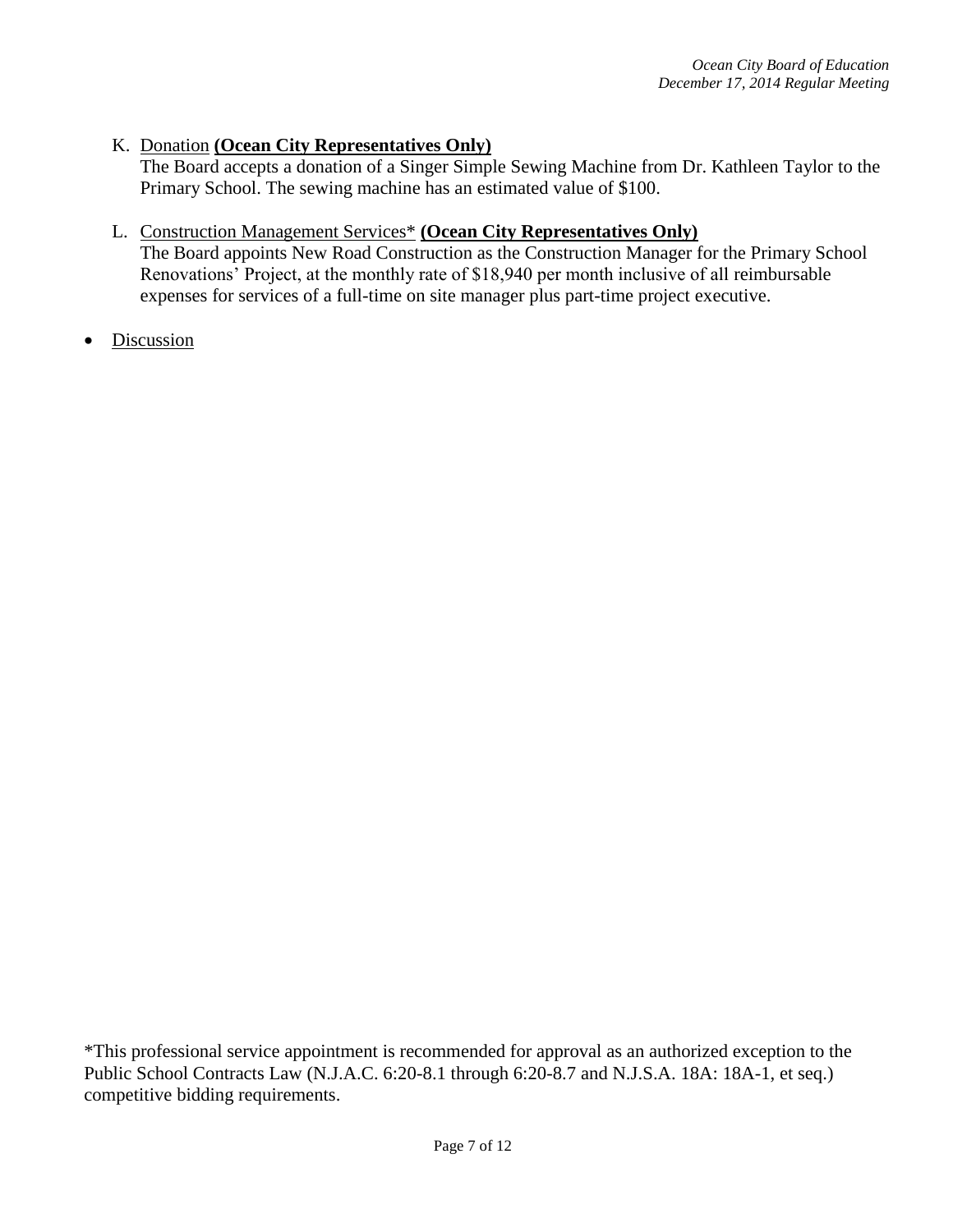- **4. Personnel** (All motions are upon Superintendent's recommendation:)
	- A. Substitutes roll call vote (Attachment #4.A) The Board approves the attached criminal history approved/HIB trained substitutes for the 2014-15 school year:
	- B. Revised Leave of Absence District Staff (Attachment #4.B) roll call vote The Board approves employee #1898, a revised paid leave of absence, effective October 14, 2014 through January 14, 2015 and an unpaid FMLA leave of absence, effective January 15, 2015 through April 17, 2015.
	- C. Revised Leave of Absence District Certificated Staff (Attachment #4.C) roll call vote The Board approves employee #0906, a revised paid leave of absence, effective September 2, 2014 through January 22, 2015 and an unpaid FMLA leave of absence, effective January 23, 2015 through January 31, 2015.
	- D. District Certificated Staff Retirement roll call vote The Board accepts with deep regret the retirement of Patricia Horvath, Student Assistance Coordinator, effective as of February 1, 2015.
	- E. Extended Temporary Change in Assignment District Supportive Staff roll call vote The Board approves the extended temporary change in assignment for Marie Keiluhn, from Secretary to Curriculum and Facilities to acting Superintendent's Secretary, effective January 5, 2015 through on or before June 30, 2015, with an additional monthly stipend of \$1,042 (pro-rated).
	- F. Extended Temporary Change in Assignment District Supportive Staff roll call vote The Board approves the temporary change in assignment for Sara Maimone, from High School Library Aide to leave replacement Secretary to Curriculum and Facilities, effective January 5, 2015 through on or before June 30, 2015, with an additional monthly stipend of \$505.50 (pro-rated).
	- G. District School Practicum Placement roll call vote The Board approves the following District practicum placement for winter/spring 2015: Rowan University Name: Mary Greenfield, Teacher of Spanish Placement: Ashley Schmid, English as a Second Language Teacher
	- H. District Chief School Administrator Internship Placement roll call vote The Board approves the following Chief School Administrator internship placement for winter/spring 2015:
		- NJEXCEL Model 4 Name: Matthew Carey, Director of Special Services Placement: Dr. Kathleen Taylor, Superintendent
	- I. High School Co-Curricular Sponsor and Stipend roll call vote The Board approves Lisa O'Neill as the co-curricular sponsor for Best Buddies, \$2,005 (pro-rated), tier 2, for the 2014-15 school year.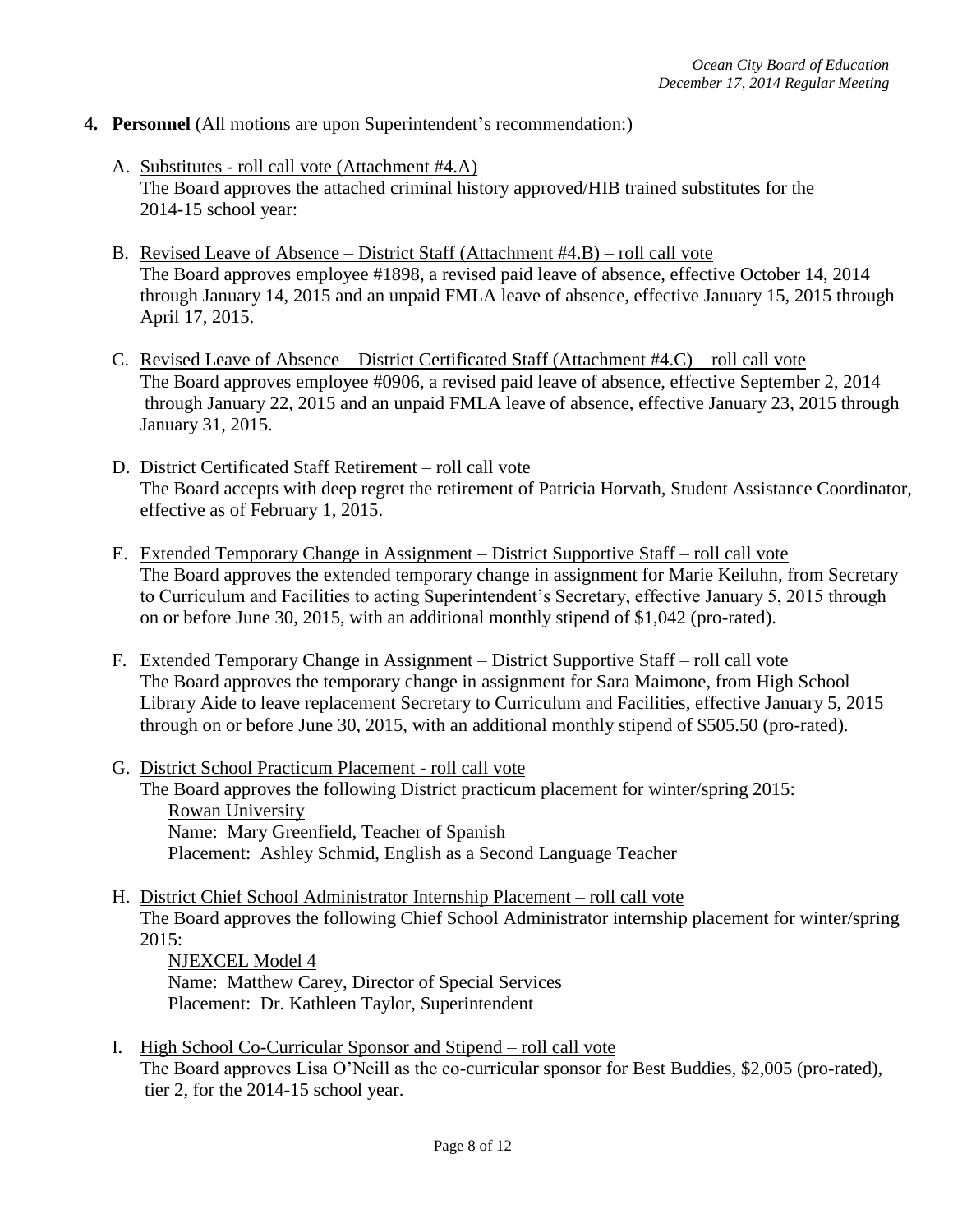- J. Certificated Staff Resignation roll call vote The Board accepts the resignation of Michelle Tornblom, High School spring play director, effective the 2014-15 school year.
- K. Revised Leave of Absence High School Supportive Staff (Attachment #4.K) roll call vote The Board approves employee #2100, a revised unpaid leave of absence, effective September 29, 2014 through November 30, 2014.
- L. High School Supportive Staff Retirement roll call vote The Board accepts with deep regret the retirement of Felicia Nixon, High School Custodian, effective as of December 1, 2015.
- M. Short-Term Leave Replacement Revised Stipend High School Certificated Staff roll call vote The Board ratifies William Boyle, High School short-term leave replacement Assistant Principal, a revised stipend of \$300 per diem, effective December 1, 2014 through on or before January 19, 2015.
- N. Revised Leave Replacement High School Certificated Staff roll call vote The Board approves the revised start date for Maureen Popp, High School leave replacement Teacher of Family Consumer Science, from October 20, 2014 to October 21, 2014.
- O. Extended Long-Term Leave Replacement High School Certificated Staff roll call vote The Board approves the extension of Heather Cox, High School long-term leave replacement Teacher of Art through on or before February 27, 2015, at \$47,940 (pro-rated), BA, step 1.
- P. Interim Employment High School Certificated Staff roll call vote The Board approves Robert Barrett, High School Interim Health and Physical Education Teacher, effective January 5, 2015 through June 30, 2015, at \$47,940, BA, step 1.
- Q. Long-Term Leave Replacement High School Certificated Staff roll call vote The Board approves Devan Fogarty, High School long-term leave replacement Teacher of Mathematics, effective January 5, 2015 through June 30, 2015, at \$47,940, BA, step 1.
- R. Intermediate School Co-Curricular Sponsor's Revised Stipend roll call vote **(Ocean City Representatives Only)**

The Board approves the revised stipend for Nick Verducci, Fishing Club co-curricular sponsor from tier 2 to tier 3, \$2,445, for the 2014-15 school year.

S. Intermediate School Co-Curricular Sponsor and Stipend – roll call vote **(Ocean City Representatives Only)**

The Board approves Randy Howell, Technology Club co-curricular sponsor, at a stipend of \$2,005 (pro-rated), tier 2, effective January 5, 2015 through June 30, 2015.

T. Intermediate School After-School Tutoring Program Teachers, Substitutes and Stipends (Attachment #4.T) – roll call vote **(Ocean City Representatives Only)** The Board approves the attached teachers and substitutes for the Intermediate School After- School Tutoring program at \$30 per hour not to exceed a total of \$4,500.00, 150 hours.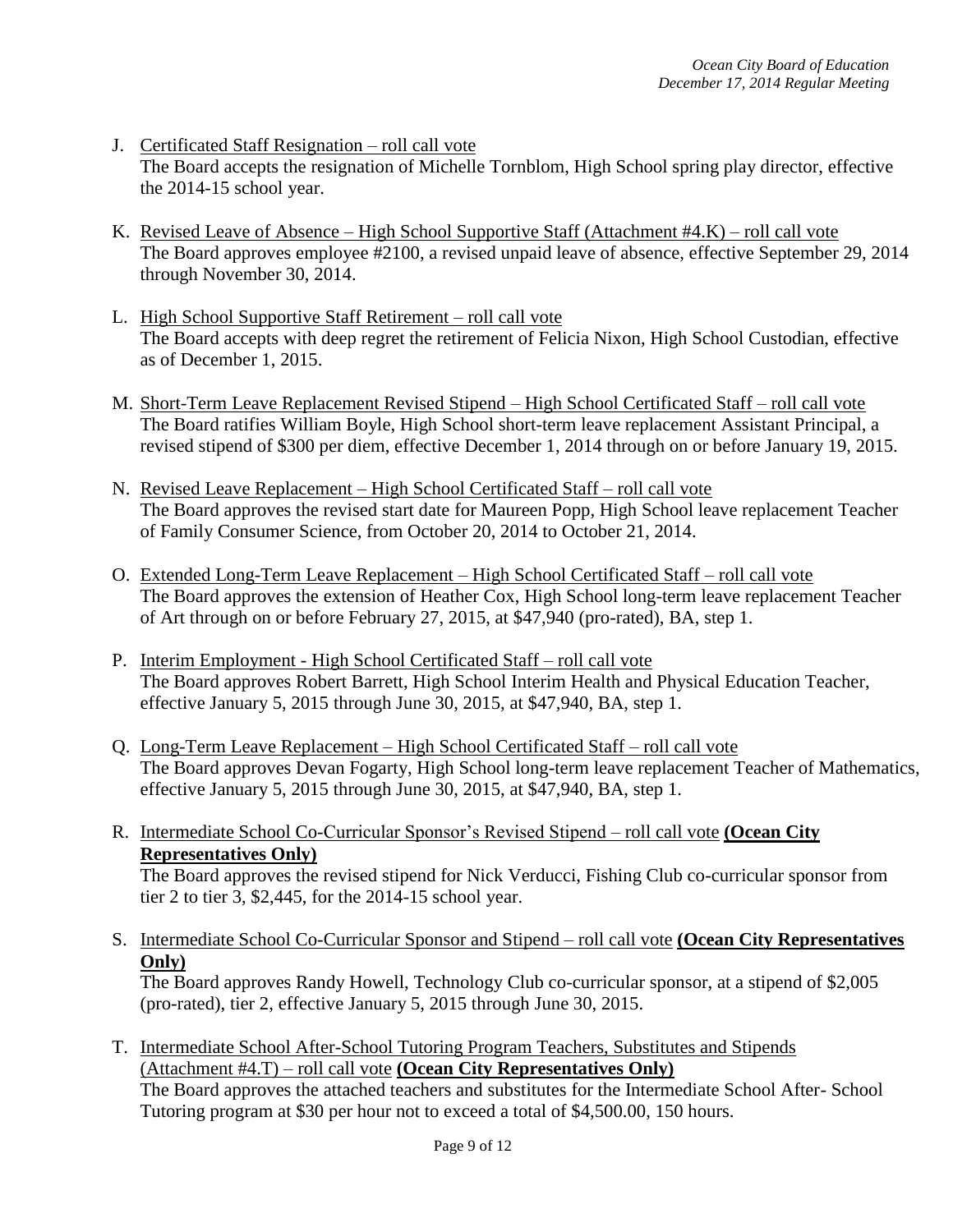U. Short-Term Leave Replacement – Intermediate School Certificated Staff – roll call vote **(Ocean City Representatives Only)**

The Board approves Gaile Rockey, Intermediate School short-term leave replacement Health and Physical Education Teacher, effective January 19, 2015 through March 1, 2015 at \$160 per diem.

V. Intermediate School Practicum Placement - roll call vote **(Ocean City Representatives Only)** The Board approves the following Intermediate School practicum placement for winter/spring 2015:

Rowan University Name: Susan Olaschinez Placement: Shannon Pruitt, Guidance Counselor

W. Leave of Absence – Primary School Supportive Staff (Attachment #4.W) – roll call vote **(Ocean City Representatives Only)**

The Board approves employee #1992, a paid leave of absence effective November 25, 2014 through January 13, 2015.

- **Discussion**
- Negotiations Committee Report Mr. Bauer, Chairperson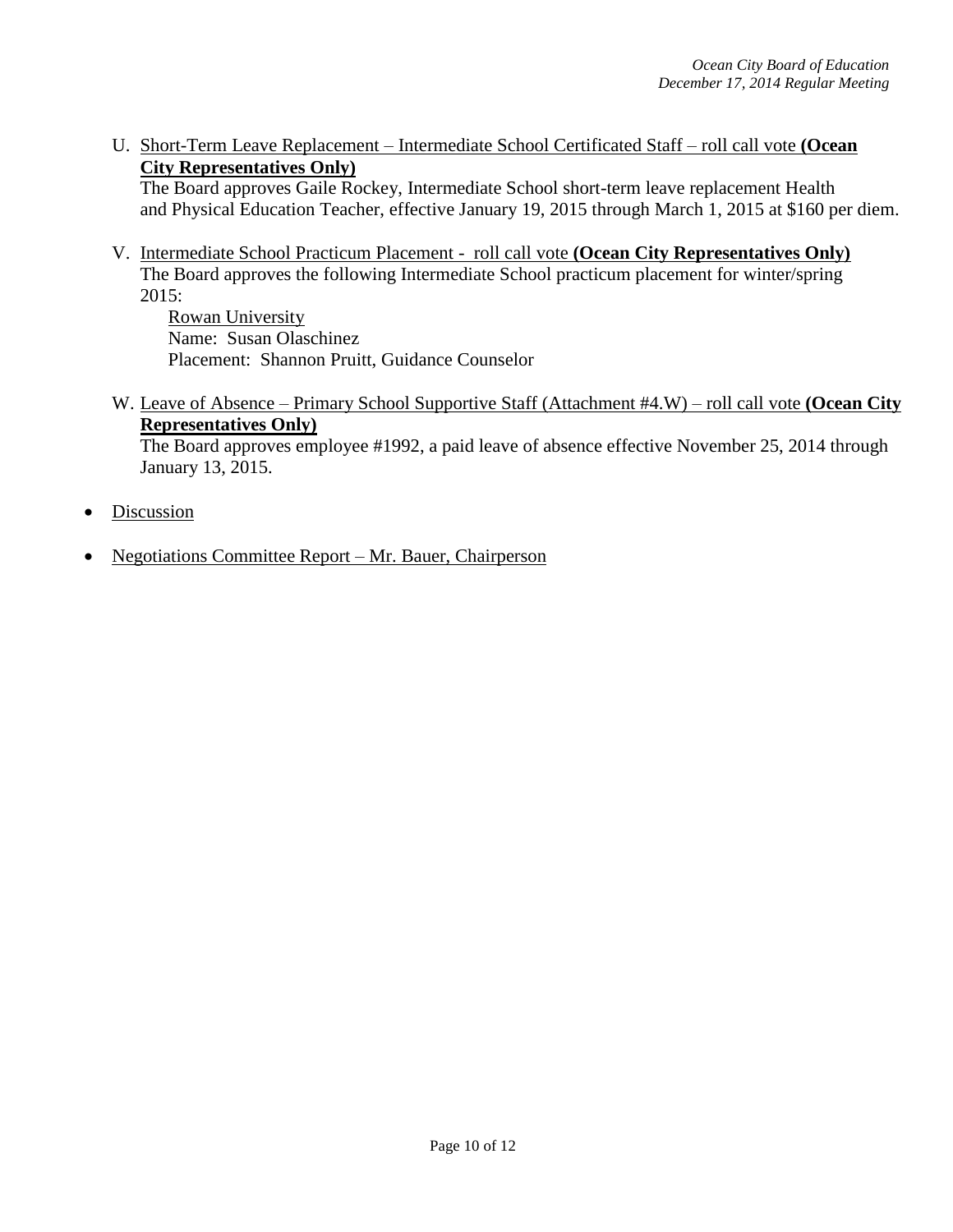## **5. Policy**

- A. Policies 1st Reading (Attachment #5.A) The Board approves the following replacements, additions and or deletions to the Board Policy and/or Regulation Manuals.
	- 1. Revised Policy a. 6641 Pupil Meal Charges
- B. Policies 2nd Reading (Attachment #5.B) The Board approves the following replacements, additions and or deletions to the Board Policy and/or Regulation Manuals.
	- 1. New Policy a. 4216 Dress and Grooming (Support Staff Members)
- **Discussion**
- Policy Committee Report Mrs. McAlister, Chairperson